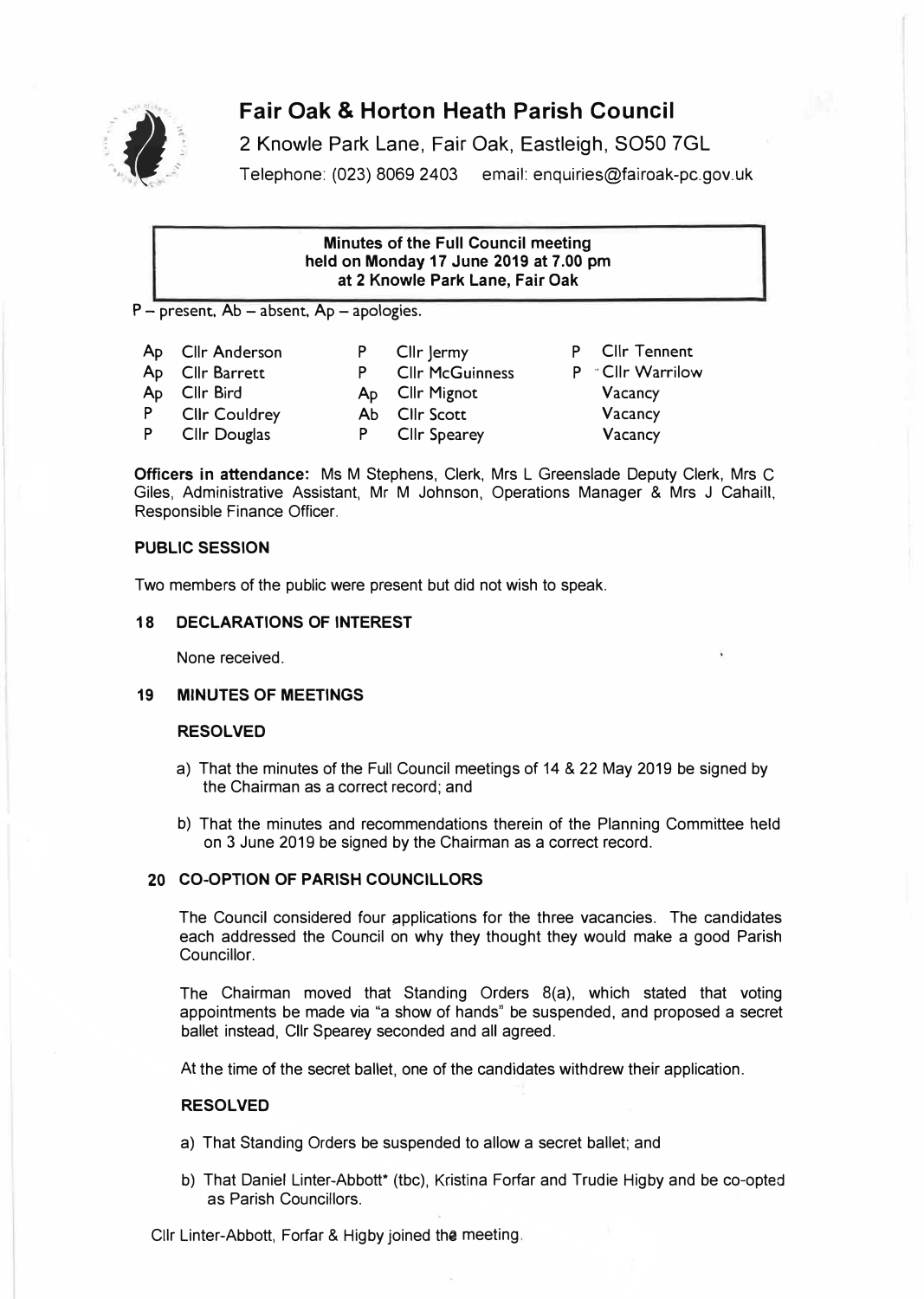# **21 NEW WEBSITE - LIVE DEMO**

The Council received a demonstration of the Council's revamped website prior to its formal launch. The new website, whilst retaining much of the content of the current site, provided more modern look and feel. As well as the facility to book halls for hire and make online payments. The new site, with customer feedback surveys and enewsletters, aimed to increase community engagement.

Members praised the website development work.

Clarie Price, from Smart Marketing, indicated the website, subject to minor adjustments, was ready to "go live". The Clerk requested that the new website be launched 1 July, to allow staff to be trained on how to populate the new website platform. Members agreed.

Members would be kept updated on the progress of the new website and its formal launch date.

#### **22 NEIGHBOURHOOD POLICING UPDATE**

Sergeant Zoe Wakefield answered questions on the Fair Oak & Horton Heath Neighbourhood Policing update, previously circulated to Members.

Members were pleased to hear that Fair Oak was a low crime area with crime levels declining.

# **RESOLVED**

That the report be noted.

# **23 FINANCE REPORT**

Members considered the report of the Responsible Financial Officer as set out in Report D.

# **RESOLVED**

- a) That the report be approved; and
- b) That cheque signing and SACS payments be authorised.

#### **24 NEW CENTURY PARK**

The Clerk gave a verbal update on the progress of the play area installation indicating that the project would be finished on time and ready for the summer holidays.

# **25 ST THOMAS' CHURCH - COMMUNITY CAFE**

Members considered the request from St Thomas' Church for the siting of a community café in the Parish.

#### **RESOLVED**

That a Task & Finish Group consisting of Cllrs Linter-Abbott, Higby & Forfar be appointed.

3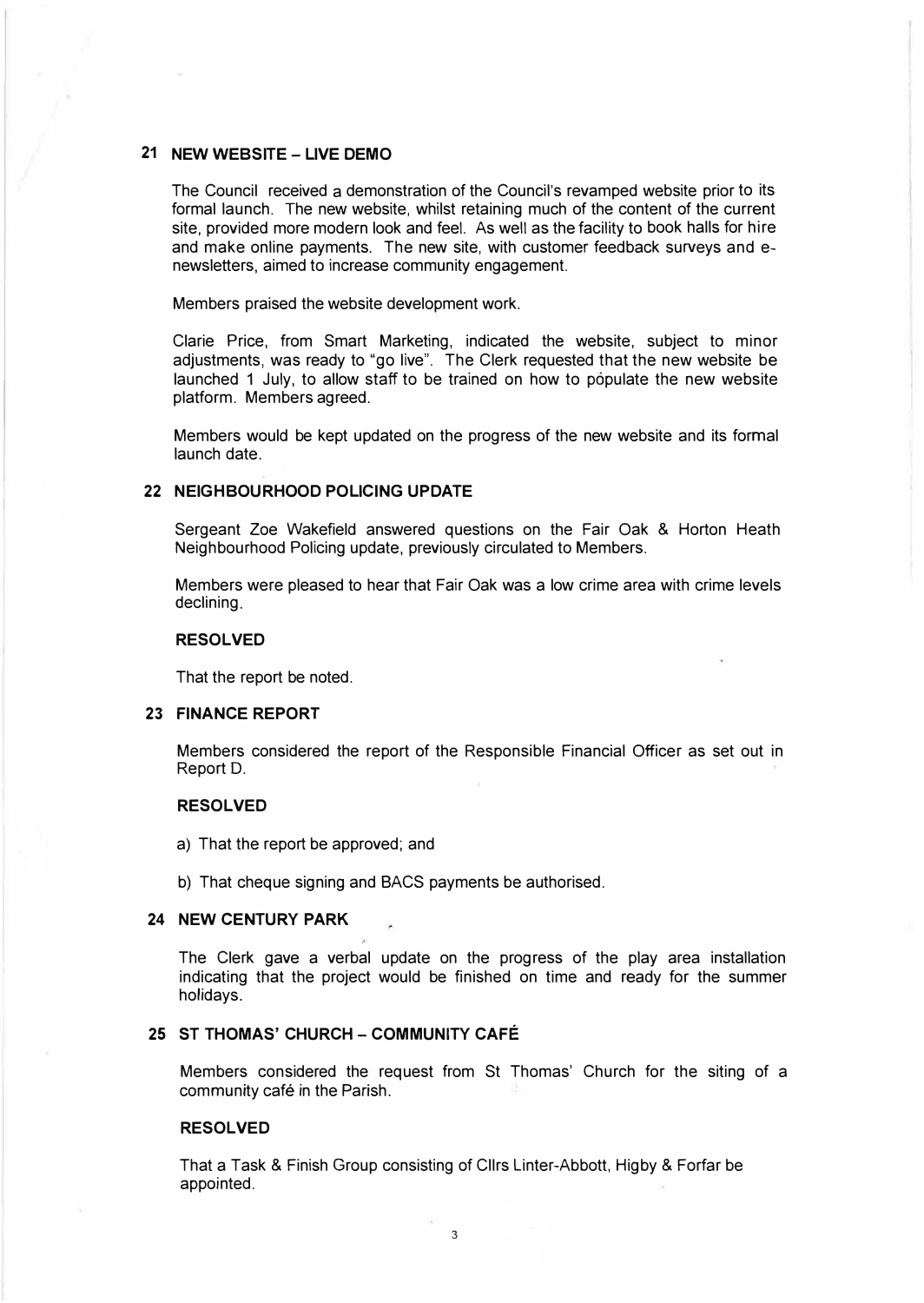#### **26 HORTON HEATH COMMUNITY CENTRE**

The Clerk reported that to meet current regulations it was necessary to replace the fuse box and update the electrics at the Centre. A quote had been sought from BHM Electrical who worked closely with the installers of the new kitchen.

# **RESOLVED**

That the supplementary bid relating to the electrics at the Centre by BHM Electrical Services Ltd for an additional £2922 be approved and taken out of the earmarked reserves.

# **27 FORWARD PLAN**

# **RESOLVED**

That the Forward Plan as set out in Report F be approved.

# **28 BOROUGH COUNCILLORS' REPORT**

Ctlr Couldrey said he had attended his first LAC since the elections and that the subject of a pavement leading from the new development at the rear of Mortimers Lane had been raised.

#### **29 COUNTY COUNCILLORS' REPORT**

Cllr Tennent reported on recent activities relating to HCC, as set out in Appendix 1.

#### **30 MEMBERSHIP OF COMMITTEES**

Cllrs Linter-Abbott and Forfar both expressed an interest in the Planning Committee and it was suggested that they attend the next meeting, before formal appointment was made.

# **RESOLVED**

That the following changes to membership of committees be approved.

a) That Cllrs Forfar & Linter be appointed on the Asset Committee;

b) That Cllr Higby be appointed on the Finance Committee;

c) That Cllr Warrillow be apppinted on the Horton Heath Sub Committee; &

4

d) That Cllr Higby be appointed on the Local Plan Task & Finish Group.

This was all the business and the meeting closed at 8.20 pm.

Signed .......... .............. **Ch.airman**

Attachments: Appendix 1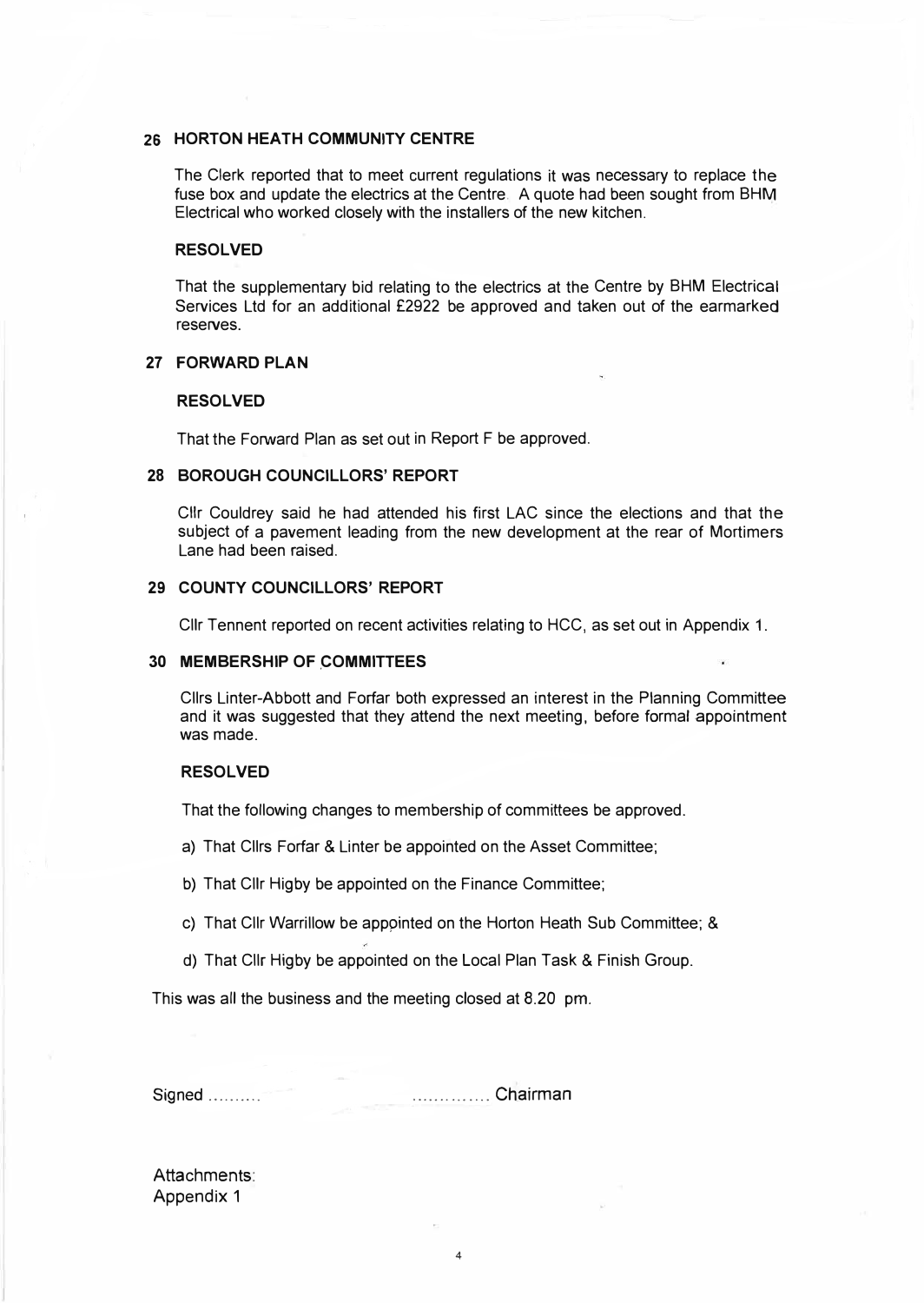# Appendix 1

County Councillors verbal report

# **Balancing the Budget Consultation**

From 5 June - 17 July 2019 Hampshire County Council is consulting residents and stakeholders across Hampshire on options to help it deliver a balanced budget.

The County Council is facing an anticipated budget 'gap' of £80million by April 2021, due to growing demand for services, rising costs and inflation and reduced Government funding.

As Council Tax payers and service users, the views of local residents and stakeholders need to be taken into account when decisions about the budget are made.

#### Lobbying for legislative change

HCC could lobby central government to change statute to allow them to charge towards;

- visits to household waste recycling centres;
- issuing 'Older Persons Bus Passes';  $\bullet$
- concessionary travel;  $\blacksquare$
- library membership and services
- Home to School Transport.

#### **Using reserves**

The County Council has around £669.5 million in Reserves with £20m in General Reserves. CIPFA stipulate that there should be enough to run council business for 25 days in General Reserves

HCC could use more reserves to plug the budget gap;

However:

- 82% are already committed to other purposes?
- reserves can only be spent once;
- there are only enough uncommitted reserves to run services for 27 days.

HCC needs to save £80m this year and will be increasing council tax by 4.99%, the maximum allowed, but suggested that by raising council tax by 17% the cuts would be paid for. However, to do that HCC needs to hold a referendum which will cost £1m

# Over £480 million has been removed from the County Council's budget in the last 10 years.

# Schools

There are an increasing number of schools in, or at risk of falling into deficit, and nationally it has been reported that 30% of all local authority maintained secondary schools are in deficit. In Hampshire this figure is about the same but is expected to continue to grow over the next few years unless there is a change in the national funding position. Reasons for schools falling into deficit vary, and tailored support is being provided to individual schools facing financial difficulties along with appropriate challenge and intervention where required.

However, local good news;-

Fair Oak Infant & Junior, Eastleigh

5

Construction Works £1,545,000